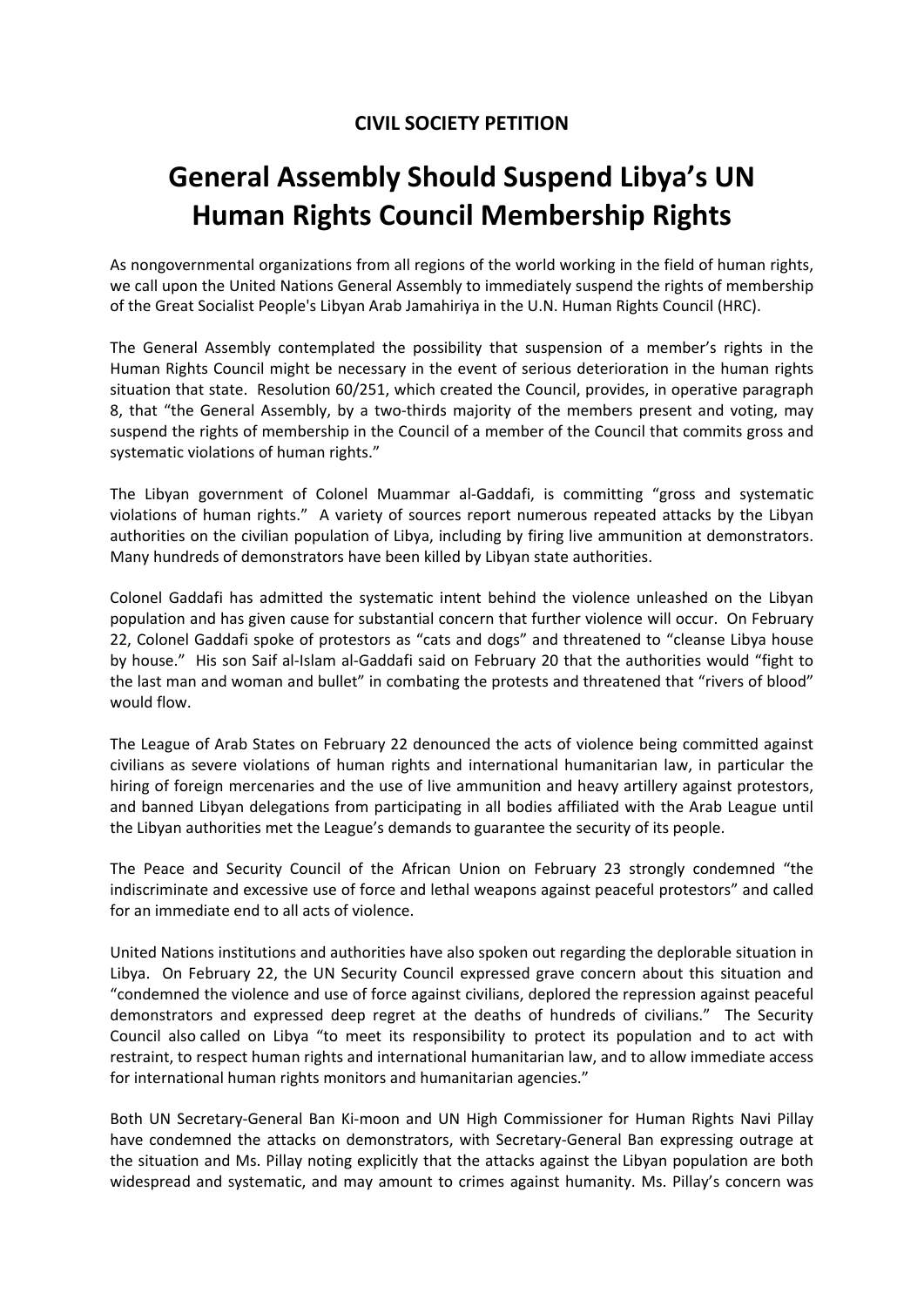echoed by the Secretary‐General's Special Adviser on the Prevention of Genocide, Francis Deng, and the Special Adviser on the Responsibility to Protect, Edward Luck, who also stated that if the reported nature and scale of the attacks by Libyan authorities are confirmed, they may well constitute crimes against humanity.

It is time for the UN General Assembly to follow without delay the lead set by the UN Security Council, UN officials and the concerned regional institutions. It is exactly for situations such as this that the General Assembly provided for the suspension of membership rights of a member of the Human Rights Council. Failure to act in the face of the gross and systematic violations committed by Libya would seriously undermine the credibility of both the Human Rights Council and of the General Assembly itself. In the face of the extreme deterioration in the human rights situation in Libya and the risk of further violence, we urge the General Assembly to adopt a resolution suspending Libya's membership rights in the Human Rights Council immediately.

24 February 2011

## Signatories:

- 1. Accountability Watch Committee, Nepal
- 2. Advocates for Public Interest Law, Republic of Korea
- 3. African Centre for Democracy and Human Rights Studies
- 4. African Democracy Forum
- 5. Ain o Salish Kendra, Bangladesh
- 6. Al Mezan Center for Human rights, Gaza/Palestine
- 7. Amnesty International
- 8. Andalus Institute for Tolerance and Anti‐Violence Studies
- 9. Arabic Network for Human Rights Information
- 10. The Arab Organization for Human Rights, Syria
- 11. ARC International
- 12. Asia Pacific Network of Sex Workers
- 13. Asian Forum for Human Rights and Development (FORUM‐ASIA)
- 14. Asian Legal Resource Centre
- 15. Association for Freedom of Thought and Expression, Egypt
- 16. Association for Human Rights Legal Aid, Egypt
- 17. Bahrain Youth Society for Human Rights
- 18. Banglar Manabadhikar Suraksha Mancha, India
- 19. Burma Centre Delhi, India
- 20. Cairo Institute of Human Rights Studies
- 21. Cambodian Human Rights Action Committee
- 22. The Cambodian Human Rights and Development Association (ADHOC), Cambodia
- 23. Canadian HIV/AIDS Legal Network
- 24. Center for Egyptian Women's Legal Assistance
- 25. Center for Trade Union and Workers' Services, Egypt
- 26. Centre for Human Rights and Development, Mongolia
- 27. Centro de Estudios Legales y Sociales, Argentina
- 28. Chin Human Rights Organization, Thailand
- 29. Chin National Front, India
- 30. Christian Development Alternative, Bangladesh
- 31. Christian Solidarity Worldwide
- 32. The Commission for the Disappeared and Victims of Violence (KontraS), Indonesia
- 33. Committees for the Defense of Democracy Freedom and Human Rights, Syria
- 34. Commonwealth Human Rights Initiative
- 35. Damascus Center for Human Rights Studies
- 36. Democracy Coalition Project, United States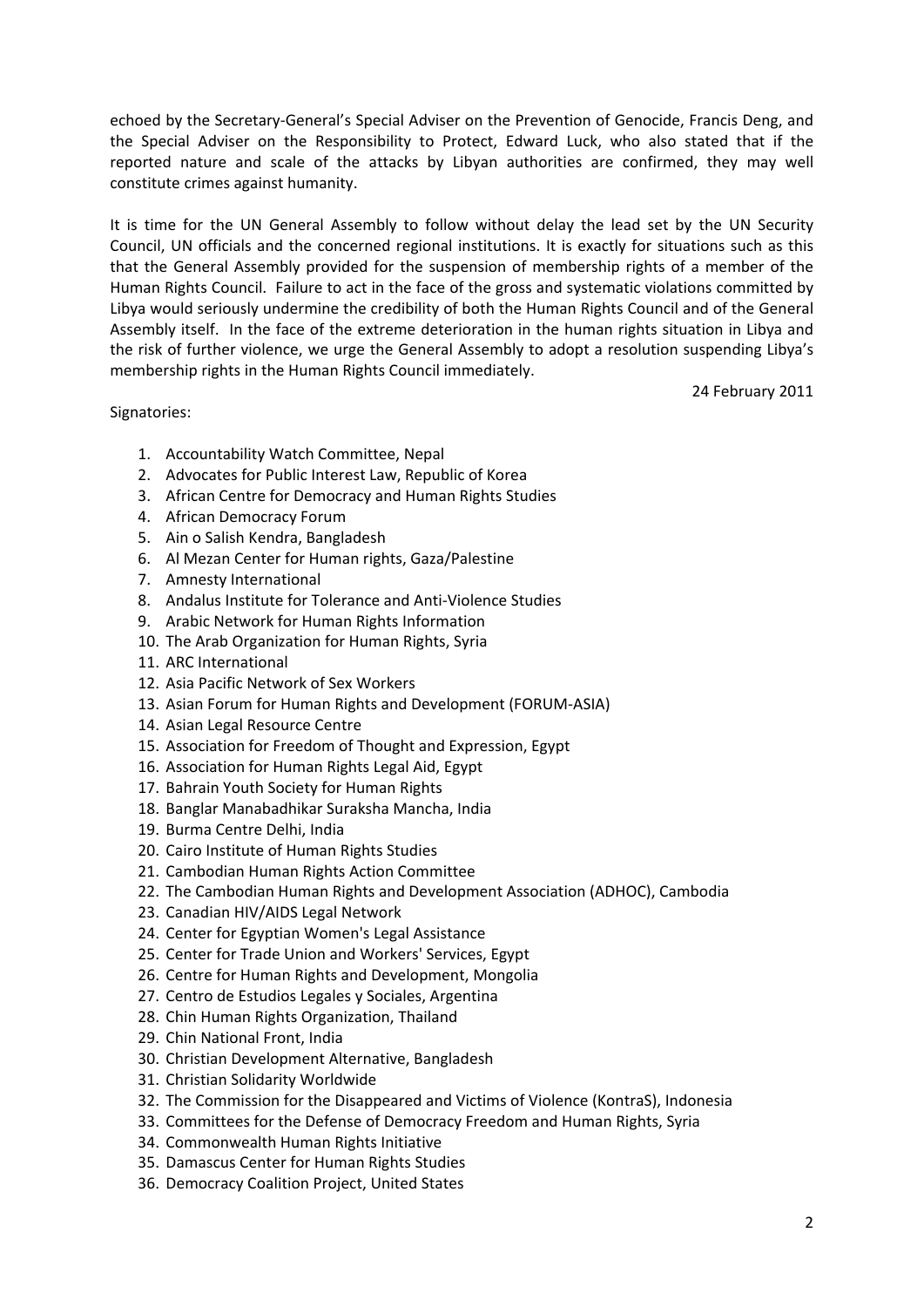- 37. DEMOS, Indonesia
- 38. Dignity International
- 39. Droits Humains Sans Frontières, Democratic Republic of Congo
- 40. East and Horn of Africa Human Rights Defenders Project
- 41. Egyptian Association for Enhancing Community Participation
- 42. Egyptian Center for Economic and Social Rights
- 43. Egyptian Initiative for Personal Rights
- 44. El Nadim Centre for Rehabilitation of Victims, Egypt
- 45. Euro‐Mediterranean Human Rights Network
- 46. Ezra Ministries of Tanzania, Tanzania/Democratic Republic of Congo
- 47. Fahamu Refugee Programme, United Kingdom
- 48. Health Equity Initiatives, Malaysia
- 49. Hisham Mubarak Law Center, Egypt
- 50. HRWG ‐ Indonesia's NGO Coalition for International Human Rights advocacy
- 51. Human Rights Defenders' Alert, India
- 52. Human Rights Education Institute of Burma, Thailand
- 53. Human Rights First Society, Saudi Arabia
- 54. Human Rights Now, Japan
- 55. Human Rights Organization in Syria ‐ MAF
- 56. Human Rights Watch
- 57. The Indonesian Human Rights Monitor (IMPARSIAL)
- 58. INFORM Documentation Centre, Sri Lanka
- 59. INHURED International, Nepal
- 60. International Commission of Jurists
- 61. International Federation for Human Rights (FIDH)
- 62. International Service for Human Rights
- 63. The Iraqi Human Rights Association in Denmark
- 64. Journalist for Human Rights, Sudan
- 65. Judicial System Monitoring Programme, Timor Leste
- 66. Khmer Kampuchea Krom Human Rights Association, Cambodia
- 67. Korean House for International Solidarity, Republic of Korea
- 68. Korean Public Interest Lawyers Group (GONGGAM), Republic of Korea
- 69. Kurdish Committee for Human Rights in Syria
- 70. Kurdish Organization for the Defense of Human Rights and Public Freedoms in Syria
- 71. Luta Hamutuk Institute, Timor Leste
- 72. Maharat Foundation, Lebanon
- 73. MARUAH ‐ Working Group for ASEAN Human Rights Mechanisms, Singapore
- 74. Migrant Forum in Asia
- 75. National Commission for Justice and Peace, Pakistan
- 76. National Council of Liberties, Tunisia
- 77. New Woman Foundation, Egypt
- 78. The New Zealand National Refugee Network
- 79. Odhikar, Bangladesh
- 80. Open Society Foundations
- 81. Palestinian Human Rights Organization, Lebanon
- 82. Partners for Law in Development, India
- 83. Pax Romana ‐ International Catholic Movement for Intellectual and Cultural Affairs
- 84. Pax Romana ‐ International Movement of Catholic Students
- 85. People's Solidarity for Participatory Democracy, Republic of Korea
- 86. People's Watch, India
- 87. The Philippine Alliance of Human Rights Advocates
- 88. Programme Against Custodial Torture & Impunity, India